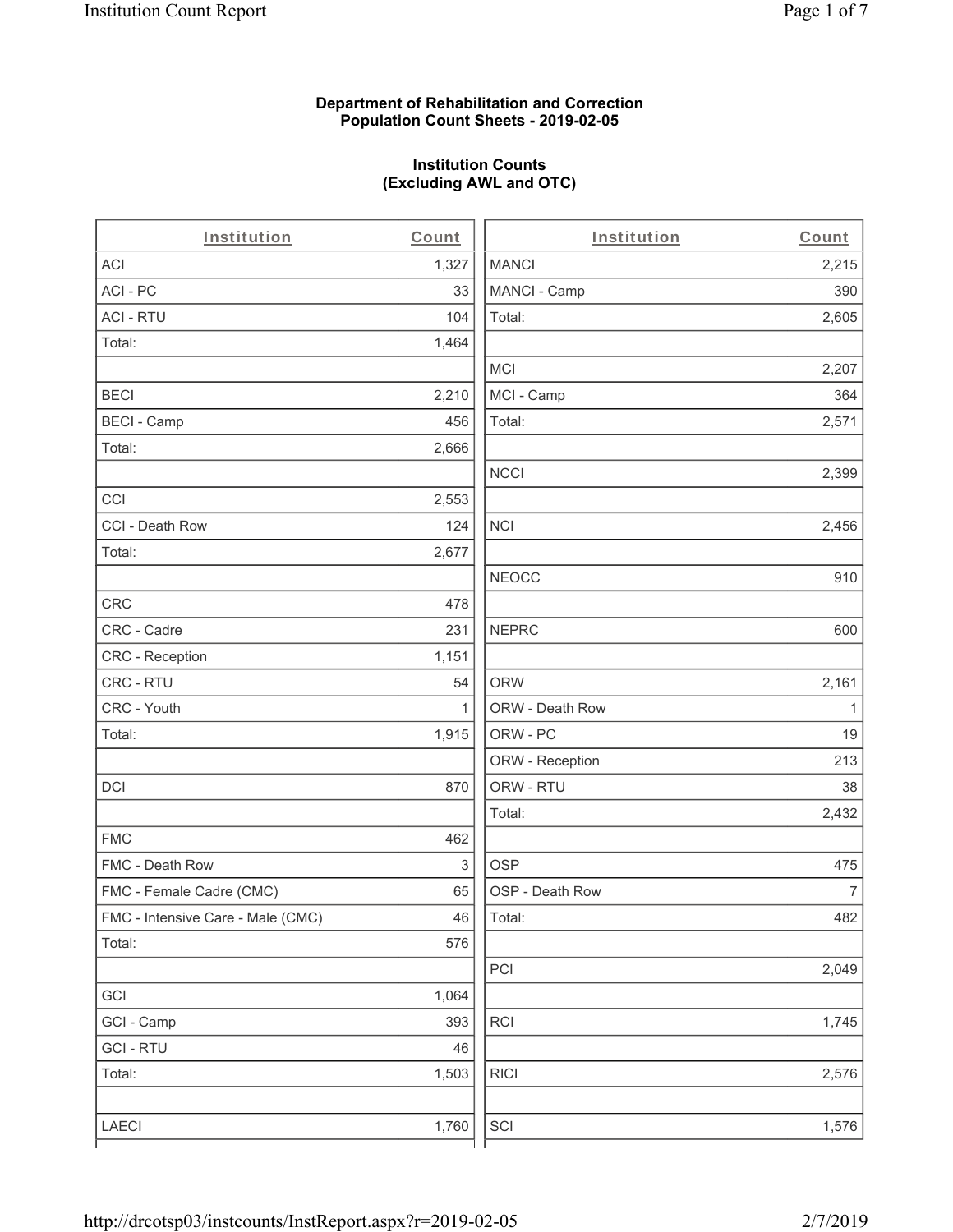| LECI                     | 2,188 | <b>SOCF</b> | 1,244 |
|--------------------------|-------|-------------|-------|
| LECI - Camp              | 158   | SOCF - RTU  | 66    |
| Total:                   | 2,346 | Total:      | 1,310 |
|                          |       |             |       |
| LOCI                     | 2,254 | <b>TCI</b>  | 947   |
|                          |       | TCI - Camp  | 421   |
| LORCI                    | 293   | Total:      | 1,368 |
| <b>LORCI - Cadre</b>     | 131   |             |       |
| <b>LORCI - Reception</b> | 1,020 | <b>TOCI</b> | 711   |
| Total:                   | 1,444 | TOCI - PC   | 82    |
|                          |       | Total:      | 793   |
| <b>MACI</b>              | 1,004 |             |       |
| MACI - Minimum           | 1,216 | <b>WCI</b>  | 1,306 |
| Total:                   | 2,220 | WCI - RTU   | 31    |
|                          |       | Total:      | 1,337 |
|                          |       |             |       |

**Total Population: 48,904**

\* The Total Population includes 30 Offenders with Reason Codes 30 & 31. \*\* The Total Population includes 37 Offenders with Reason Code 0A.

# **Male Population by Security Level (Include AWL and Exclude OTC)**

| Security Level         |                   | <b>Body</b> | AWL | (-OTC) | Total  |
|------------------------|-------------------|-------------|-----|--------|--------|
| <b>Total Level E</b>   |                   | 1,050       | 15  | 14     | 1,051  |
| Total Level 4          |                   | 1,733       | 15  | 11     | 1,737  |
| Total Level 3          |                   | 11,862      | 153 | 126    | 11,889 |
| Total Level 2          |                   | 16,217      | 190 | 144    | 16,263 |
| Total Level 1          |                   | 13,845      | 131 | 66     | 13,910 |
| <b>Total Death Row</b> |                   | 136         |     |        | 136    |
|                        | <b>Total Male</b> | 44,843      | 505 | 362    | 44,986 |

# **Female Population by Institution (Include AWL and Exclude OTC)**

| Institution              | <b>Body</b> | AWL |    | $\tau_{\text{O}tal}$ |
|--------------------------|-------------|-----|----|----------------------|
| DCI                      | 870         | 10  | 6  | 874                  |
| <b>FMC</b>               | 18          |     |    | 20                   |
| FMC - Female Cadre (CMC) | 65          |     | O  | 65                   |
| <b>NEPRC</b>             | 600         | 16  | 3  | 613                  |
| <b>ORW</b>               | 2,160       | 36  | 26 | 2,170                |
|                          |             |     |    |                      |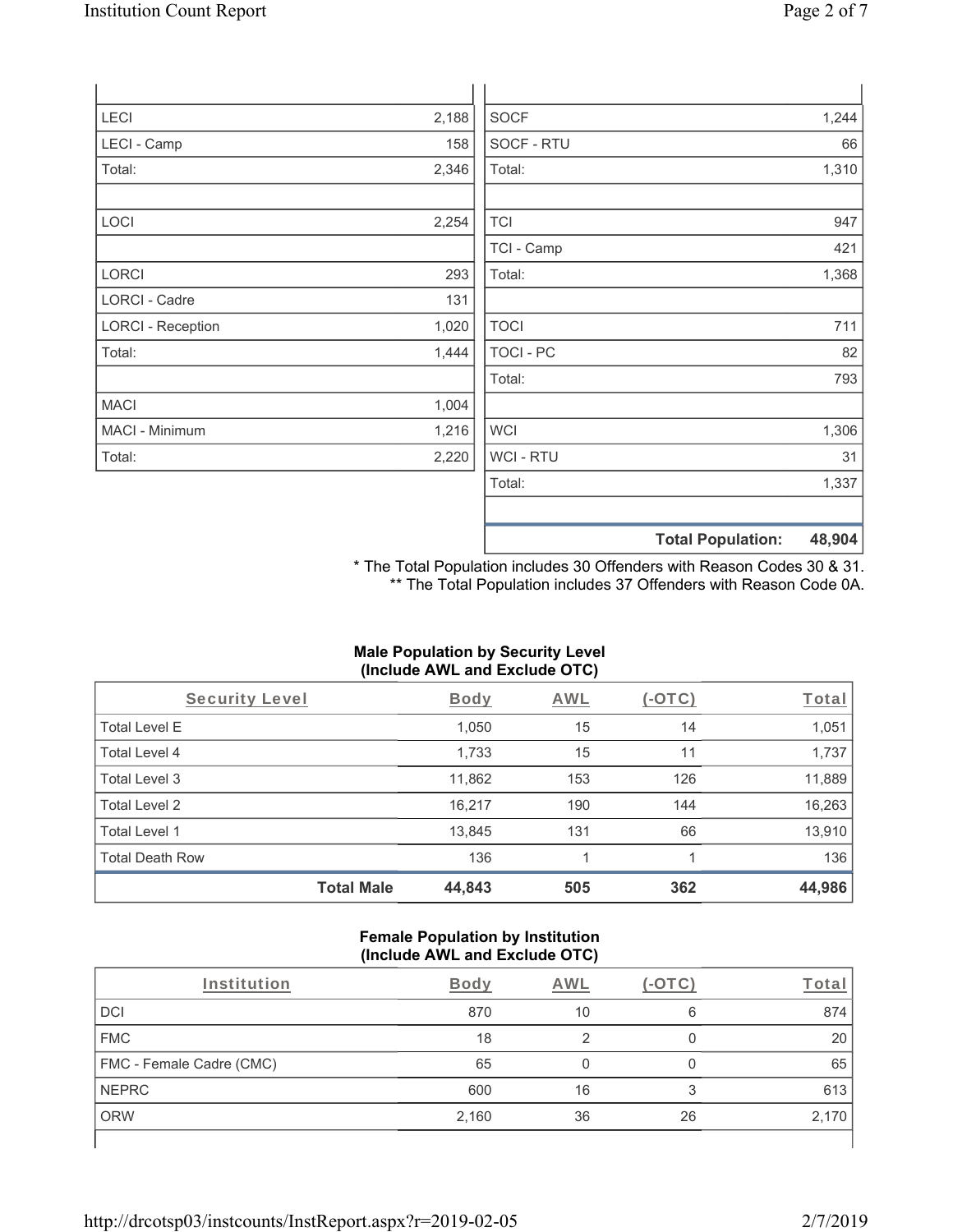| ORW - Death Row |                          |        | 0   |     |        |
|-----------------|--------------------------|--------|-----|-----|--------|
| ORW - PC        |                          | 19     | 0   |     | 19     |
| ORW - Reception |                          | 213    | 5   | 3   | 215    |
| ORW - RTU       |                          | 38     | 0   |     | 38     |
|                 | <b>Total Female</b>      | 3,984  | 69  | 38  | 4,015  |
|                 |                          |        |     |     |        |
|                 | <b>Total Population:</b> | 48,827 | 574 | 400 | 49,001 |

### **Male Population by Institution: Security Level 5 and E (Include AWL and Exclude OTC)**

| Institution      |                      | <b>Body</b>      | <b>AWL</b>          | $(-OTC)$            | Total                     |
|------------------|----------------------|------------------|---------------------|---------------------|---------------------------|
| ACI              |                      | $\mathbf 5$      | $\mathsf{O}\xspace$ | $\mathsf 0$         | $\mathbf 5$               |
| CRC              |                      | $\sqrt{3}$       | $\mathbf{1}$        | $\mathbf{1}$        | $\ensuremath{\mathsf{3}}$ |
| CRC - Reception  |                      | $\mathbf 1$      | $\mathsf{O}\xspace$ | $\mathbf 0$         | $\mathbf{1}$              |
| CRC - RTU        |                      | $\,8\,$          | $\mathsf{O}\xspace$ | $\mathsf 0$         | $\,8\,$                   |
| GCI              |                      | $\sqrt{2}$       | $\mathsf{O}\xspace$ | $\mathsf{O}\xspace$ | $\sqrt{2}$                |
| <b>LAECI</b>     |                      | $\sqrt{3}$       | $\mathsf{O}$        | $\mathsf{O}\xspace$ | $\mathsf 3$               |
| <b>LECI</b>      |                      | $\,6\,$          | $\mathsf{O}$        | $\mathsf{O}\xspace$ | $\,6\,$                   |
| LOCI             |                      | 1                | $\mathsf{O}$        | $\mathsf{O}\xspace$ | $\mathbf{1}$              |
| LORCI            |                      | $6\,$            | $\mathbf{1}$        | $\mathbf{1}$        | $\,6\,$                   |
| <b>MACI</b>      |                      | 23               | $\mathbf{1}$        | $\mathsf{O}\xspace$ | 24                        |
| <b>MANCI</b>     |                      | 11               | $\mathsf{O}\xspace$ | $\mathsf{O}\xspace$ | 11                        |
| MCI              |                      | $\overline{2}$   | $\mathsf{O}\xspace$ | $\mathbf 0$         | $\sqrt{2}$                |
| <b>NEOCC</b>     |                      | 11               | $\mathsf{O}\xspace$ | $\mathsf 0$         | 11                        |
| <b>OSP</b>       |                      | 407              | $\,$ 3 $\,$         | $\,$ 3 $\,$         | 407                       |
| <b>RCI</b>       |                      | $\boldsymbol{9}$ | $\mathsf{O}$        | $\mathsf{O}\xspace$ | $\boldsymbol{9}$          |
| <b>RICI</b>      |                      | 1                | $\mathsf{O}$        | $\mathsf 0$         | $\mathbf{1}$              |
| <b>SOCF</b>      |                      | 450              | $\,8\,$             | 8                   | 450                       |
| <b>TCI</b>       |                      | $\overline{2}$   | $\boldsymbol{0}$    | $\mathsf 0$         | $\overline{2}$            |
| <b>TOCI</b>      |                      | 86               | $\mathsf{O}\xspace$ | $\mathsf 0$         | 86                        |
| <b>TOCI - PC</b> |                      | $\mathbf{1}$     | $\mathsf{O}\xspace$ | $\mathsf{O}\xspace$ | $\mathbf{1}$              |
| <b>WCI</b>       |                      | $\sqrt{3}$       | $\mathbf{1}$        | $\mathbf{1}$        | $\,$ 3 $\,$               |
| WCI - RTU        |                      | $9\,$            | $\mathbf 0$         | $\mathsf{O}\xspace$ | $9\,$                     |
|                  | <b>Total Level 5</b> | 1,050            | 15                  | 14                  | 1,051                     |

# **Male Population by Institution: Security Level 4 (Include AWL and Exclude OTC)**

| Institution | $\sim$ | <b>AWL</b> | ota. |
|-------------|--------|------------|------|
| ACI         |        |            |      |

http://drcotsp03/instcounts/InstReport.aspx?r=2019-02-05 2/7/2019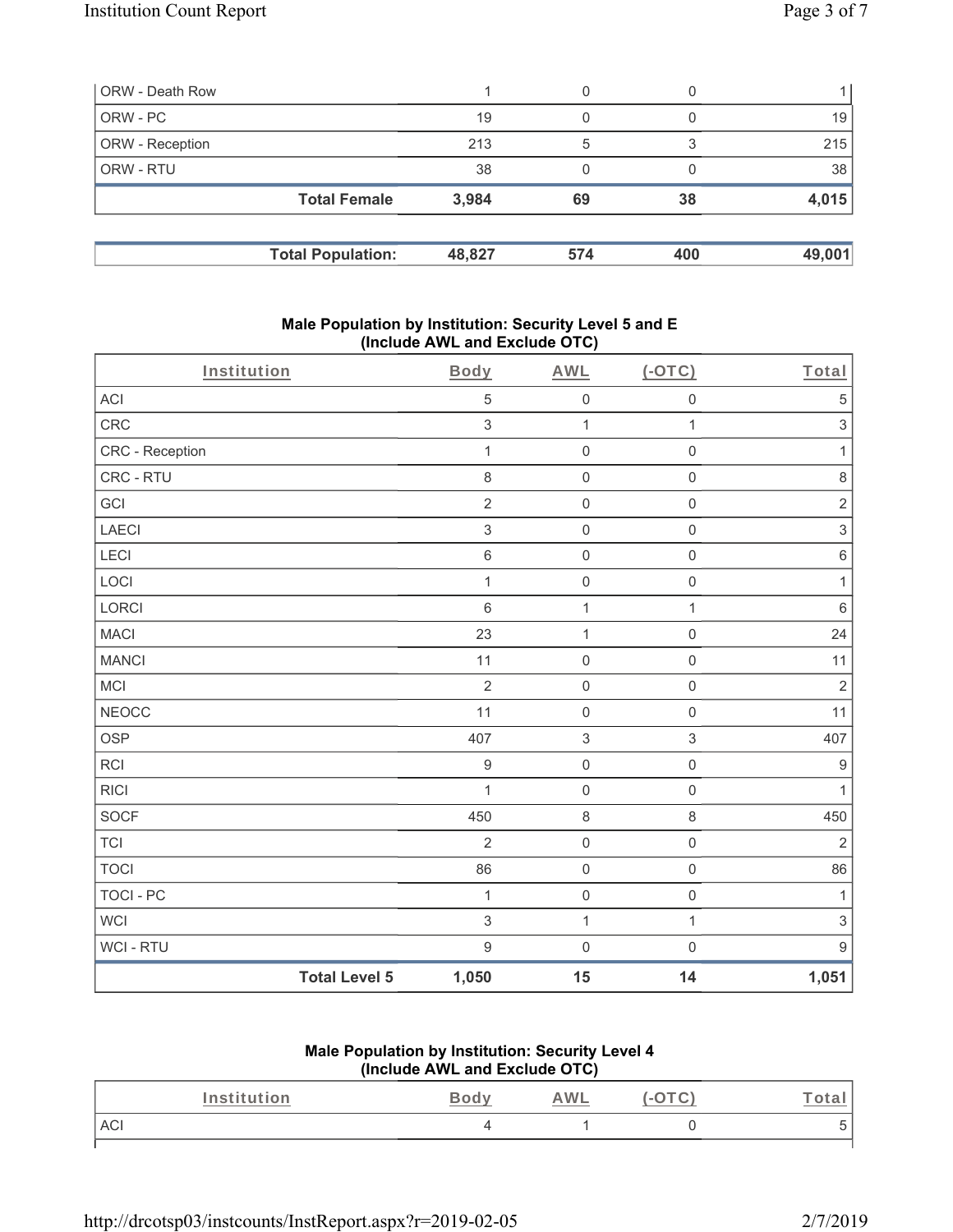| CRC                               | 16               | $\overline{2}$      | $\overline{2}$      | 16               |
|-----------------------------------|------------------|---------------------|---------------------|------------------|
| CRC - Reception                   | 15               | $\mathsf 0$         | $\mathsf 0$         | 15               |
| CRC - RTU                         | $\boldsymbol{9}$ | $\mathsf{O}\xspace$ | $\mathsf{O}\xspace$ | $\boldsymbol{9}$ |
| <b>FMC</b>                        | $\sqrt{3}$       | 0                   | $\mathsf{O}\xspace$ | $\sqrt{3}$       |
| FMC - Intensive Care - Male (CMC) | $\mathbf{1}$     | $\mathbf 0$         | $\mathsf 0$         | $\mathbf{1}$     |
| LECI                              | 17               | $\boldsymbol{0}$    | $\mathsf 0$         | 17               |
| LOCI                              | $\mathbf 0$      | $\sqrt{5}$          | 5                   | $\mathbf 0$      |
| LORCI                             | $\overline{5}$   | $\overline{2}$      | $\overline{2}$      | $\sqrt{5}$       |
| <b>LORCI - Reception</b>          | $\overline{4}$   | $\boldsymbol{0}$    | $\mathsf 0$         | $\overline{4}$   |
| <b>MACI</b>                       | 36               | $\mathsf{O}\xspace$ | $\mathsf 0$         | 36               |
| <b>MANCI</b>                      | 20               | $\mathbf{1}$        | 1                   | 20               |
| <b>MCI</b>                        | $\mathbf 1$      | $\mathsf{O}\xspace$ | $\mathbf 0$         | $\mathbf{1}$     |
| <b>NEOCC</b>                      | 17               | $\mathbf 0$         | $\mathbf 0$         | 17               |
| OSP                               | 38               | $\mathsf{O}\xspace$ | $\mathsf{O}\xspace$ | 38               |
| <b>RCI</b>                        | 3                | $\mathsf{O}\xspace$ | $\mathsf 0$         | 3                |
| <b>SOCF</b>                       | 790              | 3                   | 1                   | 792              |
| SOCF - RTU                        | 66               | $\mathsf{O}\xspace$ | $\mathbf 0$         | 66               |
| <b>TCI</b>                        | 12               | $\mathsf{O}\xspace$ | $\mathsf 0$         | 12               |
| <b>TOCI</b>                       | 615              | $\mathbf 1$         | 0                   | 616              |
| <b>TOCI - PC</b>                  | 21               | $\mathbf 0$         | $\mathsf 0$         | 21               |
| <b>WCI</b>                        | 34               | $\boldsymbol{0}$    | $\mathsf 0$         | 34               |
| WCI - RTU                         | $\,6$            | 0                   | $\mathsf 0$         | $\,6\,$          |
| <b>Total Level 4</b>              | 1,733            | 15                  | 11                  | 1,737            |

# **Male Population by Institution: Security Level 3 (Include AWL and Exclude OTC)**

| Institution                       | <b>Body</b>    | <b>AWL</b>   | $(-OTC)$ | Total |
|-----------------------------------|----------------|--------------|----------|-------|
| <b>ACI</b>                        | 21             | $\mathbf 0$  | 0        | 21    |
| ACI-PC                            | $\overline{4}$ | $\mathbf{0}$ | $\Omega$ | 4     |
| <b>BECI</b>                       |                | $\mathbf{0}$ | 0        |       |
| <b>CRC</b>                        | 236            | 9            | 8        | 237   |
| CRC - Cadre                       | 115            | $\mathbf{0}$ | $\Omega$ | 115   |
| CRC - Reception                   | 687            | 12           | 12       | 687   |
| CRC - RTU                         | 36             | $\mathbf 0$  | 0        | 36    |
| CRC - Youth                       | 1              | $\mathbf{0}$ | $\Omega$ |       |
| <b>FMC</b>                        | 22             |              | 0        | 23    |
| FMC - Intensive Care - Male (CMC) | $\overline{4}$ | $\mathbf 0$  | 0        | 4     |
| <b>LAECI</b>                      | 14             | $\mathbf{0}$ | $\Omega$ | 14    |
| <b>LECI</b>                       | 2,154          | 21           | 18       | 2,157 |
| LOCI                              | 2              | $\mathbf{0}$ | $\Omega$ | 2     |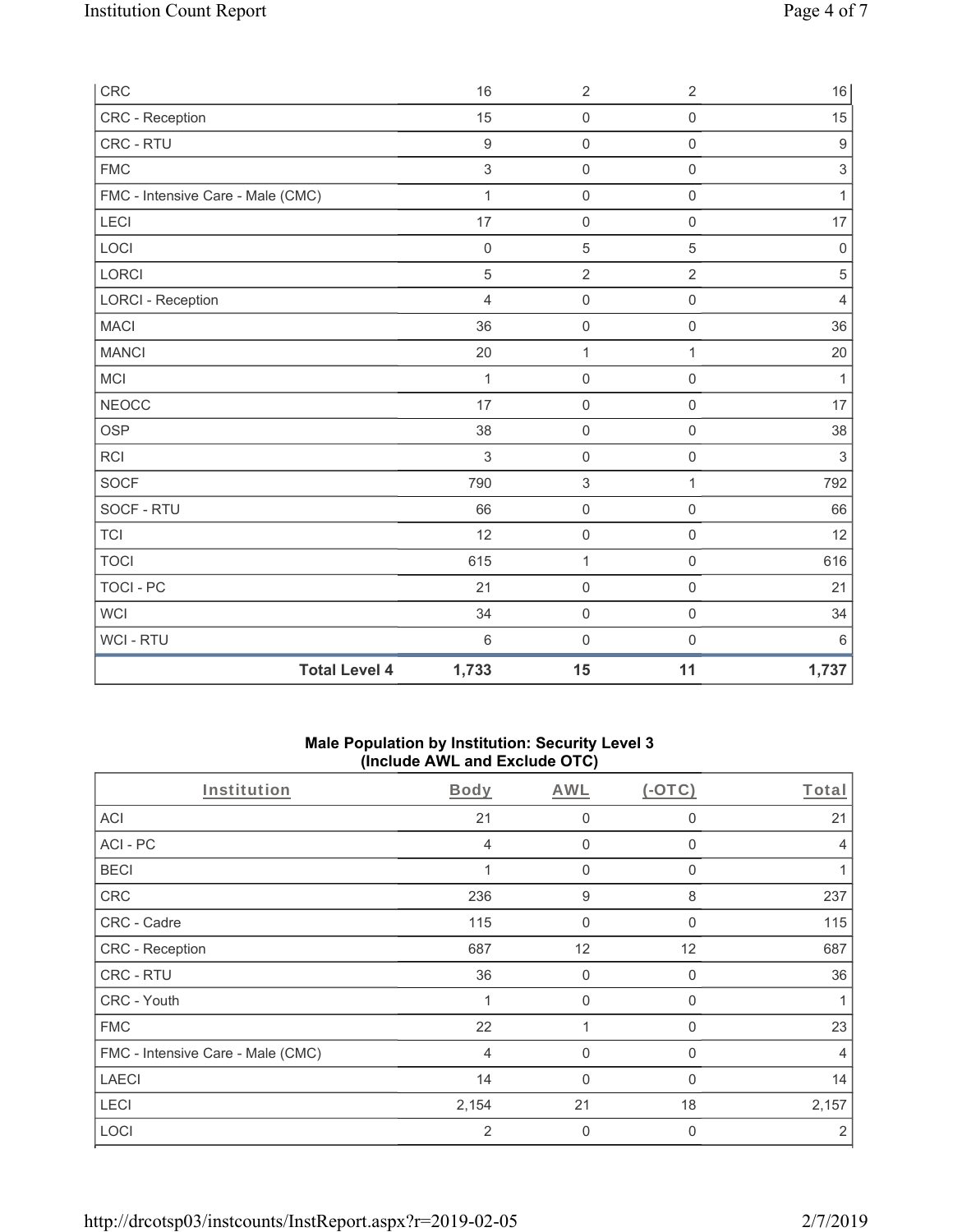|                          | <b>Total Level 3</b> | 11,862         | 153                 | 126                 | 11,889         |
|--------------------------|----------------------|----------------|---------------------|---------------------|----------------|
| WCI - RTU                |                      | 14             | $\mathsf{O}\xspace$ | $\boldsymbol{0}$    | 14             |
| <b>WCI</b>               |                      | 1,262          | 14                  | 13                  | 1,263          |
| TOCI - PC                |                      | 60             | $\mathsf{O}\xspace$ | $\mathsf{O}\xspace$ | 60             |
| <b>TOCI</b>              |                      | 8              | 1                   | 1                   | 8              |
| TCI - Camp               |                      | 1              | $\mathsf{O}\xspace$ | $\mathsf{O}\xspace$ | 1              |
| <b>TCI</b>               |                      | 890            | $\boldsymbol{9}$    | $\overline{7}$      | 892            |
| SOCF                     |                      | $\overline{2}$ | $\mathsf{O}\xspace$ | $\mathsf{O}\xspace$ | $\sqrt{2}$     |
| <b>RICI</b>              |                      | 1              | $\mathsf{O}\xspace$ | $\mathsf{O}\xspace$ | 1              |
| RCI                      |                      | 1,614          | $19$                | 18                  | 1,615          |
| PCI                      |                      | 34             | $\overline{2}$      | 0                   | 36             |
| OSP                      |                      | $\overline{4}$ | $\mathsf{O}\xspace$ | $\mathsf{O}\xspace$ | $\overline{4}$ |
| <b>NEOCC</b>             |                      | 873            | $\overline{7}$      | $\overline{4}$      | 876            |
| NCI                      |                      | $\overline{7}$ | $\mathsf{O}\xspace$ | $\mathsf{O}\xspace$ | $\overline{7}$ |
| <b>NCCI</b>              |                      | 1              | $\mathbf{1}$        | $\mathbf{1}$        | 1              |
| MCI                      |                      | $\mathbf 2$    | $\mathsf{O}\xspace$ | $\mathbf 0$         | $\sqrt{2}$     |
| <b>MANCI</b>             |                      | 2,158          | 24                  | 17                  | 2,165          |
| <b>MACI</b>              |                      | 848            | $\overline{4}$      | $\overline{2}$      | 850            |
| <b>LORCI - Reception</b> |                      | 664            | $\mathbf{1}$        | $\mathbf{1}$        | 664            |
| LORCI - Cadre            |                      | 12             | $\mathbf 0$         | $\mathsf{O}\xspace$ | 12             |
| LORCI                    |                      | 110            | 28                  | 24                  | 114            |

# **Male Population by Institution: Security Level 2 (Include AWL and Exclude OTC)**

| Institution                       | <b>Body</b> | <b>AWL</b>     | (OTC)          | Total |
|-----------------------------------|-------------|----------------|----------------|-------|
| <b>ACI</b>                        | 729         | $\overline{2}$ | 1              | 730   |
| ACI-PC                            | 20          | 0              | $\Omega$       | 20    |
| <b>ACI - RTU</b>                  | 76          | $\mathbf 0$    | 0              | 76    |
| <b>BECI</b>                       | 1,485       | 12             | 8              | 1,489 |
| CCI                               | 2,001       | 14             | 14             | 2,001 |
| CRC                               | 112         | $\overline{2}$ | $\overline{2}$ | 112   |
| CRC - Cadre                       | 113         | $\mathbf 0$    | $\mathbf 0$    | 113   |
| CRC - Reception                   | 322         | 13             | 12             | 323   |
| CRC - RTU                         | 1           | $\mathbf 0$    | 0              |       |
| <b>FMC</b>                        | 14          | 4              | $\mathbf 0$    | 18    |
| FMC - Intensive Care - Male (CMC) | 13          | $\mathbf 0$    | $\mathbf 0$    | 13    |
| GCI                               | 379         | 4              | 3              | 380   |
| <b>GCI-RTU</b>                    | 38          | $\mathbf{0}$   | $\mathbf 0$    | 38    |
| <b>LAECI</b>                      | 1,131       | 18             | 15             | 1,134 |
| LECI                              | 10          | $\mathbf 0$    | $\mathbf{0}$   | 10    |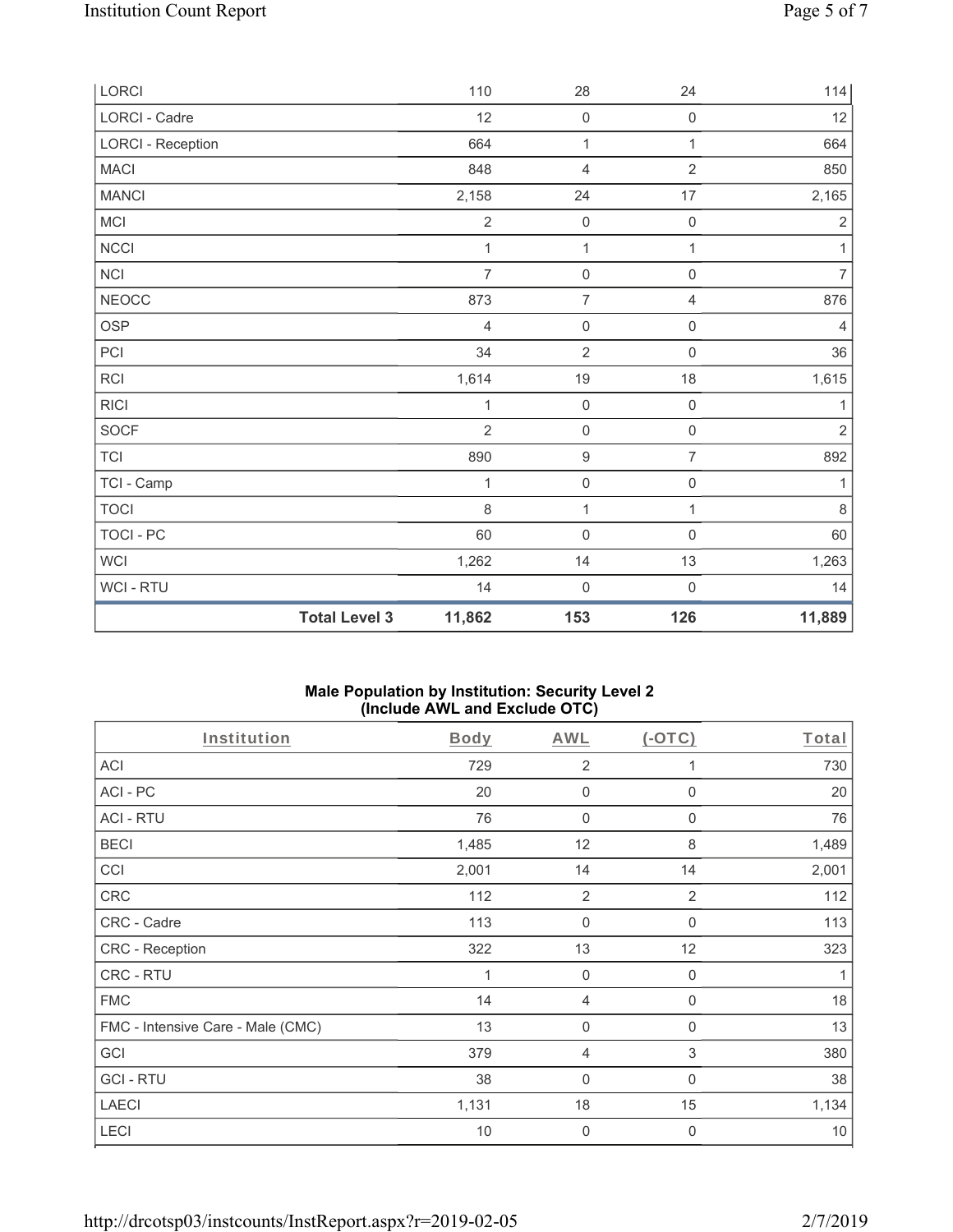| LOCI                     |                      | 1,226            | 11                  | 10                  | 1,227        |
|--------------------------|----------------------|------------------|---------------------|---------------------|--------------|
| LORCI                    |                      | 152              | 22                  | 18                  | 156          |
| LORCI - Cadre            |                      | 114              | $\mathbf{1}$        | $\mathbf 0$         | 115          |
| <b>LORCI - Reception</b> |                      | 241              | $\mathbf{1}$        | 1                   | 241          |
| <b>MACI</b>              |                      | 97               | $\mathbf{1}$        | 1                   | 97           |
| <b>MANCI</b>             |                      | 1                | 1                   | 1                   | $\mathbf{1}$ |
| MCI                      |                      | 1,622            | 12                  | $\overline{7}$      | 1,627        |
| MCI - Camp               |                      | 1                | $\mathsf{O}\xspace$ | $\mathsf{O}\xspace$ | 1            |
| NCCI                     |                      | 1,162            | $\boldsymbol{9}$    | $\overline{7}$      | 1,164        |
| NCI                      |                      | 1,626            | 13                  | 11                  | 1,628        |
| <b>NEOCC</b>             |                      | $\boldsymbol{9}$ | $\mathbf 0$         | $\mathsf{O}\xspace$ | 9            |
| OSP                      |                      | $\mathfrak{Z}$   | $\mathsf{O}\xspace$ | $\mathsf{O}\xspace$ | $\sqrt{3}$   |
| PCI                      |                      | 929              | 14                  | $\boldsymbol{9}$    | 934          |
| RCI                      |                      | 118              | $\mathsf 0$         | $\mathsf 0$         | 118          |
| <b>RICI</b>              |                      | 1,430            | $30\,$              | 21                  | 1,439        |
| SCI                      |                      | 1,031            | $\,6\,$             | $\mathfrak{S}$      | 1,034        |
| SOCF                     |                      | $\overline{2}$   | $\mathsf{O}\xspace$ | $\mathsf{O}\xspace$ | $\sqrt{2}$   |
| TCI                      |                      | $\sqrt{3}$       | $\mathsf{O}\xspace$ | $\mathsf{O}\xspace$ | $\sqrt{3}$   |
| WCI                      |                      | $6\,$            | $\mathsf{O}\xspace$ | $\mathsf{O}\xspace$ | $6\,$        |
|                          | <b>Total Level 2</b> | 16,217           | 190                 | 144                 | 16,263       |

# **Male Population by Institution: Security Level 1 (Include AWL and Exclude OTC)**

| Institution                       | <b>Body</b> | <b>AWL</b>                | $(-OTC)$                  | Total          |
|-----------------------------------|-------------|---------------------------|---------------------------|----------------|
| <b>ACI</b>                        | 568         | 4                         | 0                         | 572            |
| ACI-PC                            | 9           | $\mathbf 0$               | $\mathbf 0$               | 9              |
| <b>ACI - RTU</b>                  | 28          | 0                         | 0                         | 28             |
| <b>BECI</b>                       | 722         | 11                        | 5                         | 728            |
| <b>BECI - Camp</b>                | 456         | 1                         | 1                         | 456            |
| CCI                               | 551         | 1                         | 0                         | 552            |
| <b>CRC</b>                        | 49          | $\overline{2}$            | 2                         | 49             |
| CRC - Cadre                       | 3           | $\mathbf 0$               | $\mathbf 0$               | 3              |
| CRC - Reception                   | 122         | $\ensuremath{\mathsf{3}}$ | $\ensuremath{\mathsf{3}}$ | 122            |
| <b>FMC</b>                        | 405         | $\sqrt{5}$                | 1                         | 409            |
| FMC - Intensive Care - Male (CMC) | 28          | 0                         | 0                         | 28             |
| GCI                               | 683         | 12                        | 4                         | 691            |
| GCI - Camp                        | 393         | $\mathbf 0$               | $\mathbf 0$               | 393            |
| <b>GCI-RTU</b>                    | 8           | $\mathbf{0}$              | 0                         | 8              |
| <b>LAECI</b>                      | 612         | $\overline{7}$            | 5                         | 614            |
| LECI                              | 1           | 1                         | 0                         | $\overline{2}$ |